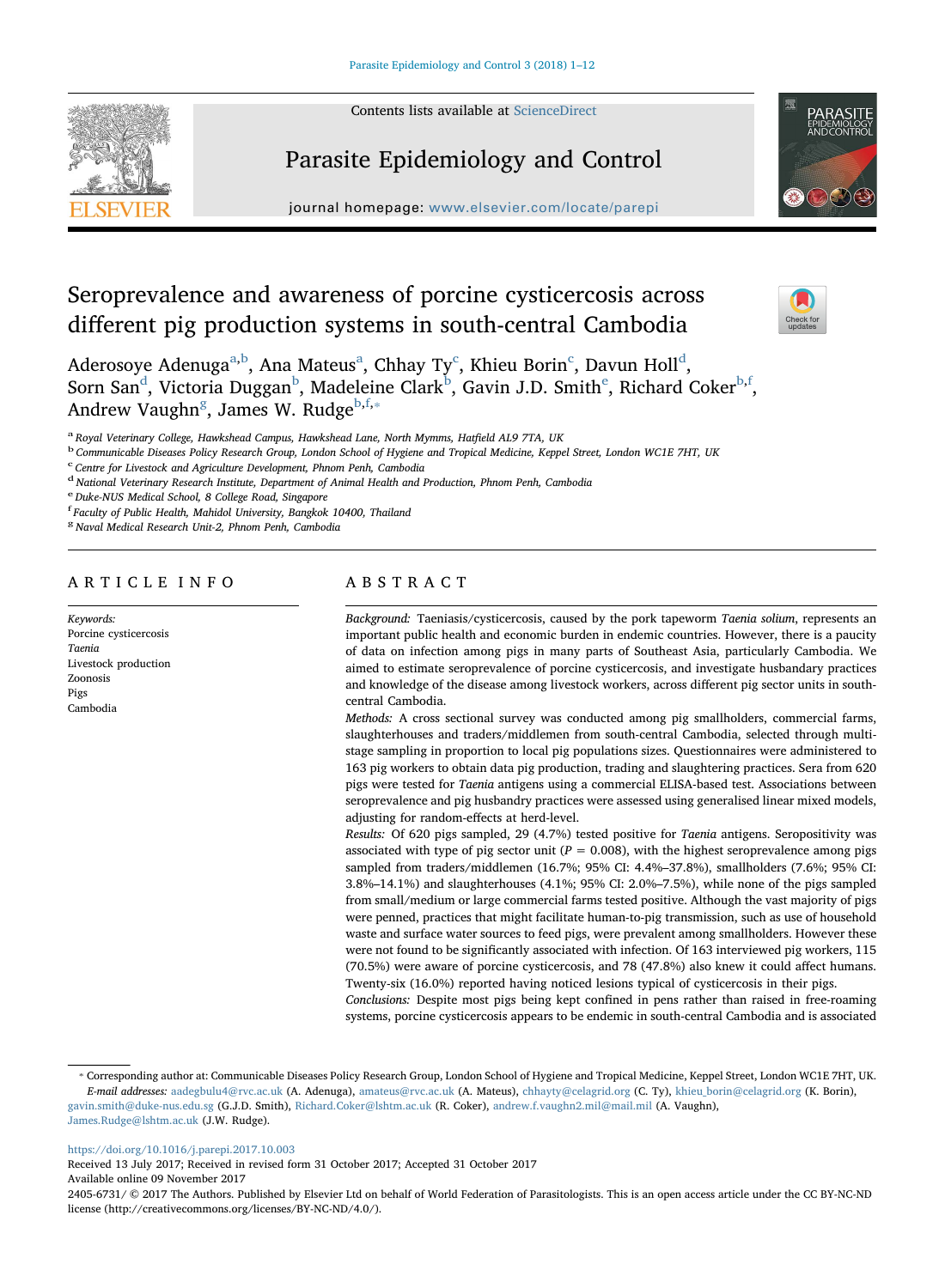with smallholder production. Further investigation is needed to identify which Taenia species are causing infections among pigs, and how seroprevalence and zoonotic risk may vary across the country, to understand the risks to public health and assess where interventions might be needed.

## 1. Background

Taeniasis/cysticercosis is a neglected parasitic disease caused by the adult or larval stage of cestodes in the genus Taenia. In Southeast Asia, T. solium, T. saginata and T. asiatica causes taeniasis (intestinal tapeworm infection) in humans while T. solium, T. asciatica and T. hydatigena causes cysticercosis in pigs ([Conlan et al., 2011](#page-10-0)). Despite having been declared a potentially eradicable disease in 1992 ([Schantz et al., 1993\)](#page-10-1), it remains highly prevalent and a major public health and economic concern in many developing countries in Asia, Africa, and South America [\(Sarti et al., 1992](#page-10-2)). An important example of a One Health disease, taeniasis/ cysticercosis transmission is dependent on human and animal hosts as well as environmental contamination and socioeconomic factors such as livestock husbandry practices, socioeconomic status, housing conditions, hygiene and eating habits.

Humans are the natural definitive host of T. solium, becoming infected through eating raw or undercooked pork contaminated with cysticerci (the larval stage), which then mature into adult tapeworms in the small intestine, causing the condition known as taeniasis. Pigs, the intermediate hosts, become infected through ingestion of the eggs or proglottids produced by adult worms and excreted in the faeces of infected humans. Within the pigs, these stages hatch and migrate to the muscle tissue forming cysticerci, causing porcine cysticercosis [\(García et al., 2002\)](#page-10-3). Humans can also develop cysticercosis via fecal-oral transmission of T. solium eggs or proglottids, for example by ingesting contaminated food or water [\(Pal et al., 2000\)](#page-10-4), and the cysts can develop in the brain or spinal cord causing neurocysticercosis ([White, 2000\)](#page-11-0). Pigs are also the intermediate hosts for two other Taenia species: T. asiatica (the Asian tapeworm) and T. hydatigena (the canine and feline tapeworm), which are also endemic in parts of Asia ([Conlan et al., 2012](#page-10-5)). T. asiatica causes taeniasis in humans (the definitive host), but is not thought to cause human cysticercosis ([Aung and Spelman, 2016](#page-10-6)). Meanwhile T. hydatigena, for which dogs and cats are the definitive hosts, is not thought to infect humans [\(Conlan et al., 2012](#page-10-5)).

Cysticercosis is an important disease in terms of both its public health and economic burden, with an estimated 2.5 million people infected with the T. solium tapeworm and 20 million with cysticerci ([Bern et al., 1999\)](#page-10-7), and causing an estimated 2.78 million DALYs (Disability Adjusted Life Years) worldwide ([Pawlowski et al., 2005; Torgerson et al., 2015](#page-10-8)). Economic losses result not only from the costs of diagnosis, treatment, and loss of productivity related to human disease [\(Widdowson et al., 2000; Willingham et al., 2010;](#page-11-1) [Carabin et al., 2005; Roberts et al., 1994](#page-11-1)), but also from the costs to livestock production. Porcine cysticercosis can decrease the value of pigs and pork meat and often results in total condemnation of carcasses upon meat inspection [\(Willingham et al., 2010; Ito et al.,](#page-11-2) [2003\)](#page-11-2). Cysticercosis does not usually produce clinical signs in live pigs, but cysts can sometimes be observed on the tongue or eyelids. Other manifestations in pigs include diarrhoea, myositis, emaciation, myocardial failure, abnormal skin sensitivity, seizures and neurological disorders [\(Urquhart, 1998; Trevisan et al., 2016\)](#page-11-3).

Recommendations for T. solium control include improving the use and maintenance of latrines, improvement of pig management practices, and antiparasitic treatment of human taeniasis cases to reduce environmental contamination with, and human and pig exposure to, T. solium eggs in human waste. Interventions targeting pig-to-human transmission pathway include treatment of pigs, meat inspection, and thorough cooking of pork ([Carabin and Traoré, 2014](#page-10-9)). A vaccine against porcine cysticercosis has demonstrated effectiveness in preventing the disease in pigs in field trials ([Lightowlers, 2013\)](#page-10-10). Data on the seroprevalence of, and risk factors for, human and porcine cysticercosis are crucial to assess where such interventions are needed, and how they might be best targeted.

In Cambodia, as in most of the poorer countries in Southeast Asia, epidemiological data on cysticercosis is severely limited [\(Dorny](#page-10-11) [et al., 2004\)](#page-10-11). However, a seroprevalence of 10% has previously been estimated among humans [\(Singh et al., 2002\)](#page-10-12), while an abattoir survey found that 10.9% of pig carcasses showed signs of cysticercosis ([Sovyra, 2005\)](#page-11-4), suggesting that the burden in this country could be substantial. Furthermore, the supply of pigs to urban areas in Cambodia still relies largely on rural smallholders [\(Hinrichs](#page-10-13) [and Borin, 2012\)](#page-10-13), where conditions can be conducive for transmission ([Schantz, 2002; García-García et al., 1999; Sarti et al., 1997](#page-10-14)). Increased demand for pork consumption in recent decades in Cambodia, as in many other countries in the region, means that the pig production landscape is changing rapidly, although the implications for cysticercosis risk are unclear.

To help address the paucity of data on cysticercosis in the region, we conducted a cross-sectional survey in south-central Cambodia to estimate the seroprevalence of porcine cysticercosis across different pig production systems, slaughterhouses and traders/middlemen, identify potential pig- and herd-level risk factors associated with infection in pigs, and assess levels of awareness of the disease among pig sector workers.

# <span id="page-1-0"></span>2. Methods

#### 2.1. Study area

The study was conducted in three provinces of south-central Cambodia, specifically: Phnom Penh (the capital), Kandal and Kampong Speu. The south-central region was chosen due to its varied pig production landscape, allowing for comparisons between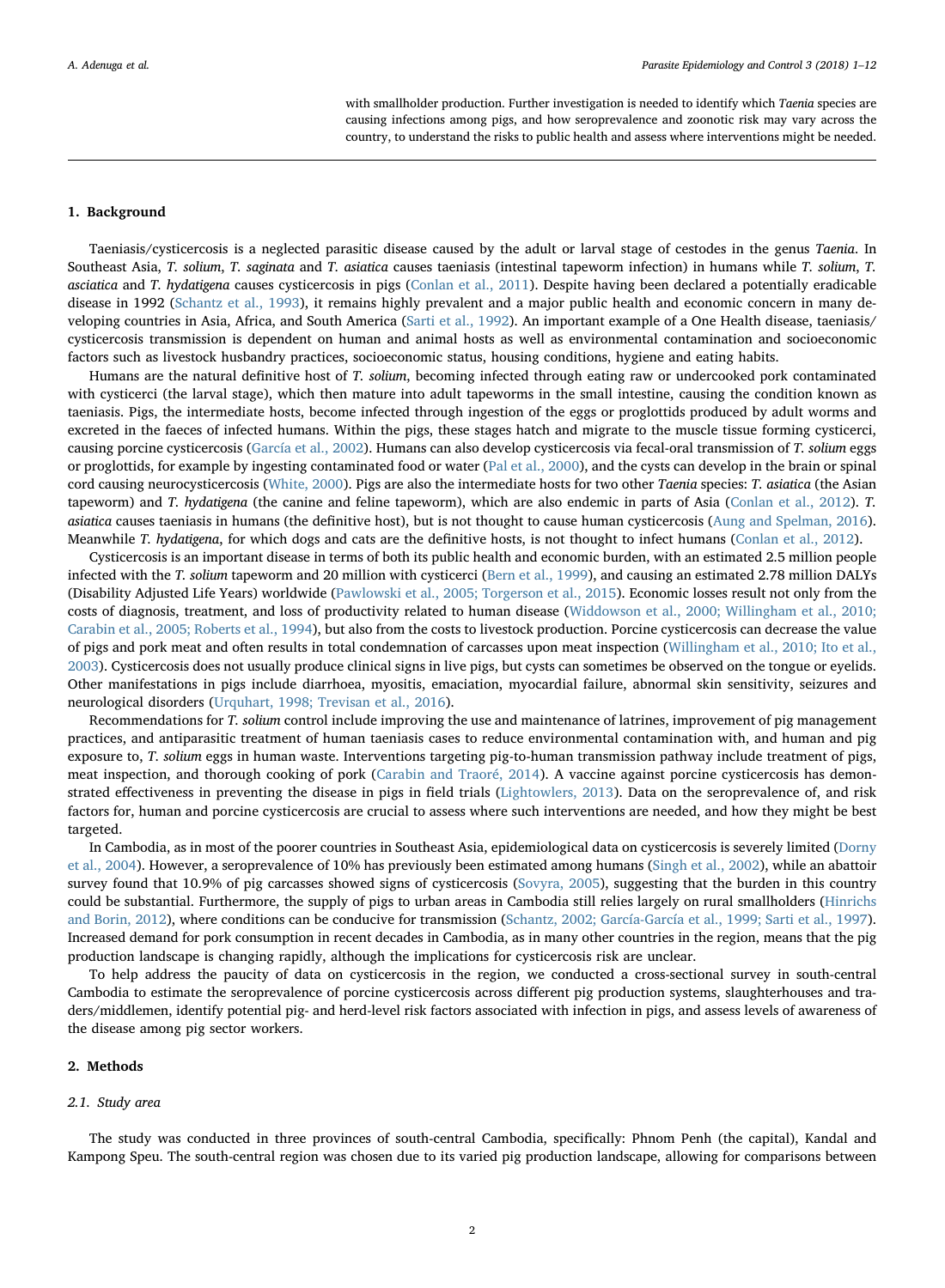different types of pig sector units, and also based on logistical feasibility given proximity to the capital city. Across the three provinces, a total of six study districts (Dangkao district of Phnom Penh, Ponhea Leu, Ta Khmao and Khsach Kandal districts of Kandal province and Samraong Tong and Kong Pisei district of Kampong Speu province) were randomly selected with probability proportional to pig population sizes, based on local census data ([Fig. 1](#page-2-0)).

<span id="page-2-0"></span>

Fig. 1. Map of study area within Cambodia.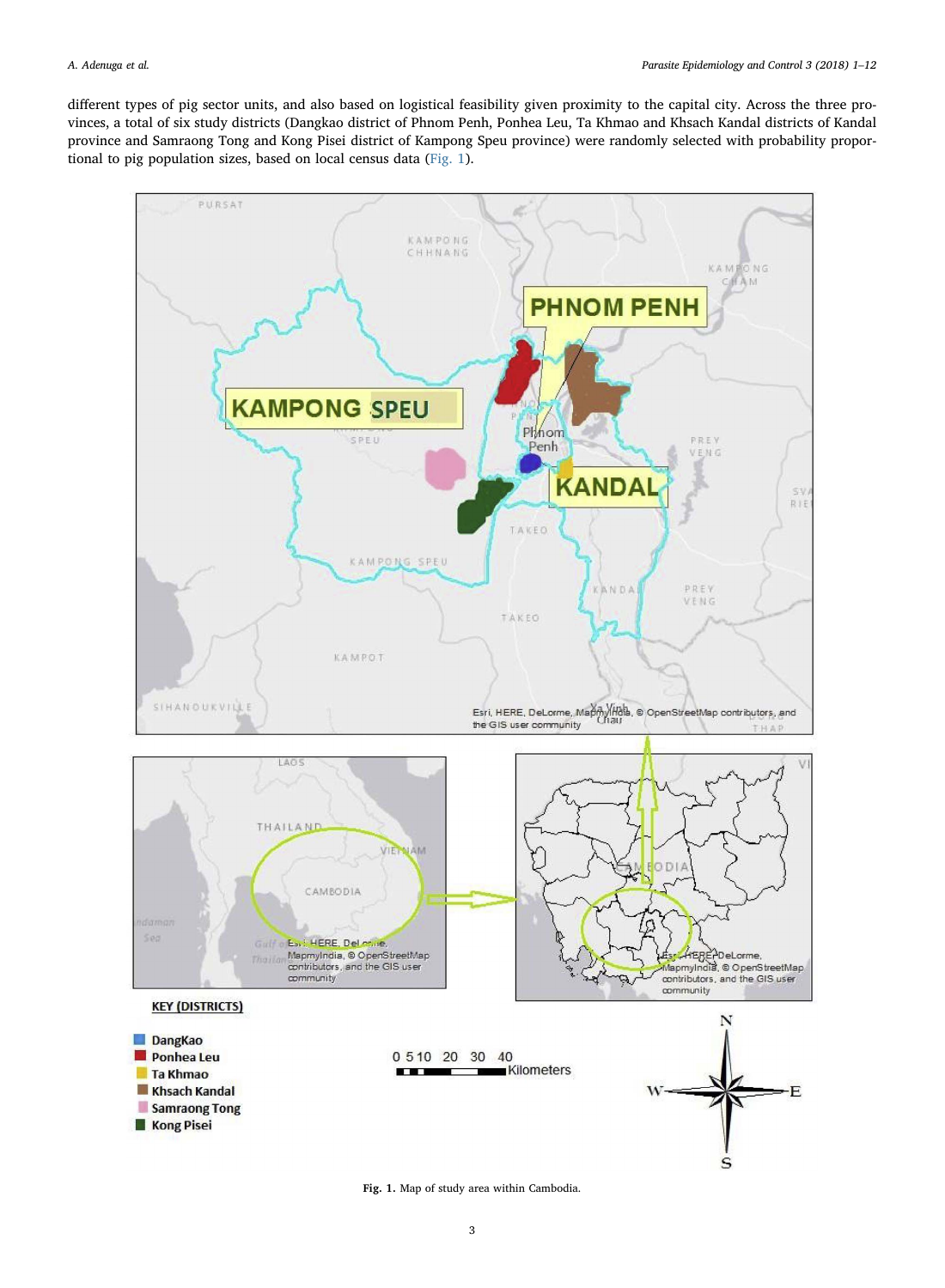# 2.2. Study design

A cross sectional study was conducted to determine the seroprevalence of porcine cysticercosis, obtain data on pig- and herd-level risk factors for the disease, and assess the practices of pig producers, slaughterhouses and traders/middlemen. The study was integrated into a project which primarily aimed to investigate influenza virus epidemiology and diversity among pigs in Cambodia (the "PigFluCam" project); thus, the choice of study area and sampling frame were geared towards a swine influenza survey. Nevertheless, questions relating specifically to cysticercosis were also incorporated into the survey, in anticipation that pig serum samples would later be tested for this disease.

The five categories of pig sector units recruited into the PigFluCam project were classified based on a previous value chain analysis of Cambodia's pig sector ([Hinrichs and Borin, 2012](#page-10-13)). These categories included three main types of producers (smallholders, small/medium farms, and large farms), along with slaughterhouses and traders/middlemen. The type of producer was determined based on herd size, with smallholders defined as households with 1–10 backyard pigs, small/medium farms with 11–200 pigs, and large farms with > 200 pigs. A total of 172 pig sector units were recruited, of which 163 (95%) and 97 (57%) participated in the interview survey and pig serosurvey, respectively (see [Table 1](#page-3-0) for breakdown by category). Interviews could not be conducted in nine of the units where pigs were sampled due to human resource and time constraints in the field. Meanwhile, pigs could not be sampled at all interviewed study units for reasons including smallholders having sold or slaughtered their pigs, participants refusing to allow sampling of their pigs, and participants being absent at the point of follow-up.

Sample sizes were based on what was anticipated to be necessary in order to sample a sufficient number of pigs within each category (see below), while also considering the availability of units within the study area (e.g., large farms and slaughterhouses are much fewer in number compared to smallholders). Selection of study units was as follows. Two communes within each of the six study districts were selected by probability-proportional-to pig population sizes, based on local census data. Smallholders and small/ medium farms were then selected by door-to-door convenience sampling upon visiting the selected communes until the target numbers of pigs in these categories had been sampled. Large commercial farms and slaughterhouses were selected based on those identified to be operating within the study districts, through consultation with local partners and livestock authorities. Due to their high mobility, traders/middlemen were selected through a pragmatic approach, by identifying any that were present at the farms and slaughterhouses when visiting these units.

#### 2.3. Questionnaire administration

Structured questionnaires were developed to collect data on pig husbandry, trading and slaughtering practices, and awareness of cysticercosis. The questionnaires were translated into the local language (Khmer), and independently back-translated to English to ensure accuracy of translation. The purpose and procedure of the study was explained to participants and informed consent was obtained before the questionnaire was orally administered. Upon recruitment (between November 2014 and March 2015), the questionnaires were administered in Khmer to a single worker at each of the study units wherever possible. The interviewee at each study unit was either the owner/manager or someone else primarily responsible for pig husbandry/trading/slaughtering practices at the operation. Information collected included number and types of pigs kept, animal husbandry practices, feeding system adopted, source of drinking water for the pigs, availability and access of pigs to latrine facilities, trading practices, history of cysticercosis on the farm, awareness of the disease, and disease reporting and control practices.

# 2.4. Pig sampling

Approximately two months after recruitment of pig producers, slaughterhouse workers and traders/middlemen, the study participants were revisited to sample their pigs. We aimed to sample approximately 800 pigs in total, with 100–200 pigs from each of the five production/trading unit. The target pig sample sizes were guided by the PigFluCam project aims, based on what was deemed necessary to estimate swine influenza seroprevalence with sufficient precision. (Assuming a true influenza seroprevalence of  $\sim$  15% in pigs [\(Schantz et al., 1993](#page-10-1)), and allowing for a moderate design effect of 1.5 due to clustering at herd (household/farm/

### <span id="page-3-0"></span>Table 1

Numbers of pig sector units and pigs sampled in the interview survey and pig serosurvey.

| Category of pig sector unit | Total no. of<br>units | Interview survey<br>Pig survey     |                                                |                                                   |                                               |  |  |
|-----------------------------|-----------------------|------------------------------------|------------------------------------------------|---------------------------------------------------|-----------------------------------------------|--|--|
|                             |                       | No. $(\%)$ of units<br>interviewed | No. $(\%)$ of units where<br>pigs were sampled | Median (range) of no. of<br>pigs sampled per unit | Total no. of pigs sampled<br>in each category |  |  |
| <b>Smallholders</b>         | 117                   | 115 (98.3)                         | 59 (50.4)                                      | $2(1-6)$                                          | 171                                           |  |  |
| Small/medium commercial     | 26                    | 23(88.5)                           | 20 (76.9)                                      | $7(1-14)$                                         | 132                                           |  |  |
| farms                       |                       |                                    |                                                |                                                   |                                               |  |  |
| Large commercial farms      | 6                     | 5(83.3)                            | 4(66.6)                                        | $29(15-43)$                                       | 58                                            |  |  |
| Slaughterhouses             | 8                     | 6(75.0)                            | 7(87.5)                                        | $31(14-40)$                                       | 217                                           |  |  |
| Traders/middlemen           | 15                    | 14 (93.3)                          | 7(46.7)                                        | $5(1-8)$                                          | 42                                            |  |  |
| Total                       | 172                   | 163 (94.8)                         | 97 (56.4)                                      | $4(1-43)$                                         | 620                                           |  |  |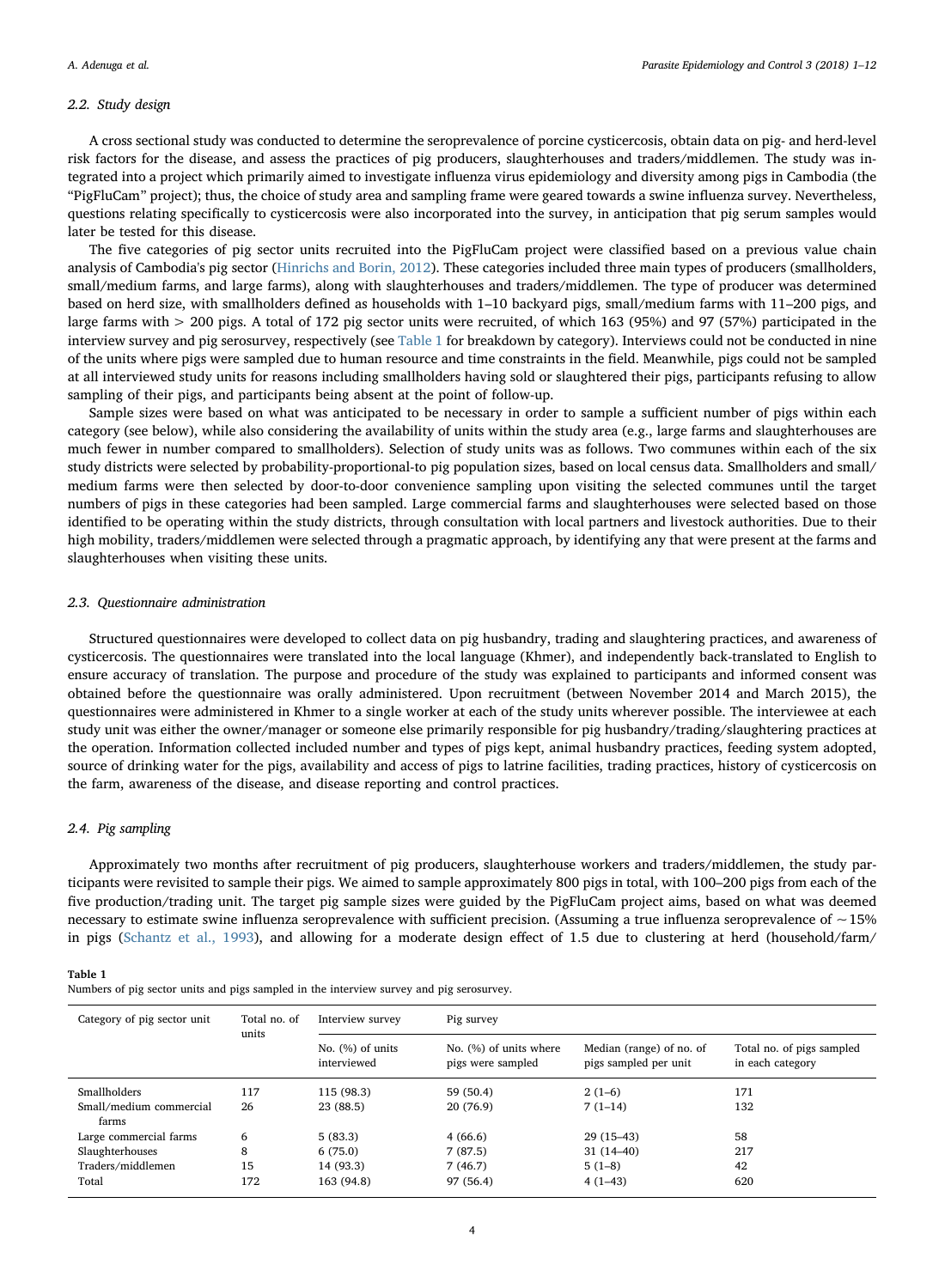slaughterhouse)-level, we would be able to estimate seroprevalence within each category with precision of between  $\pm$  6.1% and  $\pm$  8.6% at the 95% confidence interval.)

Due to logistical challenges and drop-out of some participants between recruitment and pig sampling, the target pig sample sizes could not be reached for all categories, with a total of 620 pig sera eventually being tested for cysticercosis (see [Results\)](#page-5-0).

### 2.5. Sample collection and processing

Informed consent was obtained from the owners/managers of all participating units before pigs were sampled. Pigs were sampled from each herd at random; however, for safety reasons we did not sample young piglets (i.e., less than a month old) or pregnant/ recently farrowed sows. The age, sex, breed (local, cross, or exotic) and type (piglet, weaning, fattening, or sow/boar for breeding) of pig were recorded before blood was collected. The blood samples were obtained from the anterior vena cava using sterile needle and syringe, then transferred into sterile EDTA vacutainer tubes and transported in a 4 °C cool box to the National Veterinary Research Institute (NaVRI) in Phnom Penh, where the laboratory work was conducted. The samples were spun down at 1500 rpm within 24 h of collection, and the plasma extracted by syringe and transferred to a new 1.5 ml tube and stored at −20 °C until they could be processed.

A commercially available cysticercosis antigen enzyme linked immunosorbent assay (Ag-ELISA) was used for serological analysis (apDia, REF 650501, Belgium). The assay does not differentiate between infections of different Taenia species in pigs (T. solium, T. hydatigena, T. asiatica) and only indicates the presence of viable cysticerci ([Deckers and Dorny, 2010\)](#page-10-15). According to the manufacturers, the assay was shown to have an estimated 100% sensitivity (among 31 infected pig sera) and 99.6% specificity (among 300 negative pig sera), but the sensitivity of the assay decreases when the number of viable cysts is low (apDia, REF 650501, Belgium). Duplicates of the pre-treated controls and samples were processed following the manufacturer's protocol. The absorbance values/ optic densities (OD) were determined at 450 nm within 15 min after stopping the reaction with  $0.5$  M  $H<sub>2</sub>SO<sub>4</sub>$ . Mean OD of the negative controls was used to calculate the cut-off by multiplying its value by 3.5, and the antigen index (Ag Index) of each sample was calculated by dividing the OD value of the sample (ODsample) by the cut-off value. An Ag Index  $\geq 1.3$  was considered a positive reaction, while an Ag Index  $\leq 0.8$  was considered negative. Samples with an Ag Index between 0.8 and 1.3 were considered indeterminate and were retested.

# 2.6. Data analysis

The data were entered and managed in a FileMaker Pro v14.0 relational database, and exported into R version 3.2.1 ([R Core](#page-10-16) [Team, 2015](#page-10-16)) for analyses. Descriptive analysis of variables relating to pig husbandry practices and cysticercosis knowledge and awareness of participants were conducted, and Fisher's exact test was used to test for associations with category of pig sector unit. Pigs with a positive Ag-ELISA test result were deemed as positive for porcine cysticercosis. Individual units (i.e., backyard farms, small/medium commercial farms, large commercial farms, tradesmen/middlemen, slaughterhouses), were deemed as positive if at least one of the pigs sampled was seropositive.

The pig survey data represent data from a complex survey design, with clustering of pigs by herd, where a herd is here defined as all pigs held by the same producer, slaughterhouse, or trader/middlemen at the time of sampling. To avoid underestimation of standard errors, analysis of the seroprevalance data accounted for this clustering wherever possible. For seroprevalence in categories where at least one pig was positive, 95% confidence intervals were calculated using Wald type-intervals adjusting for survey design, using the R package "survey" version 3.30–3 ([Lumley, 2004; Lumley, 2014\)](#page-10-17). Since this cannot be done for groups with an observed seroprevalence of zero, upper 95% confidence limits for zero numerators were calculated using Hanley's "rule of three" i.e.,  $3/n$ ([Hanley and Lippman-Hand, 1983\)](#page-10-18).

<span id="page-4-0"></span>To test for associations between pig-level cysticercosis infection and herd- and pig-level covariates, generalised linear mixed-effect models (GLMMs) were used, adjusting for random effects at herd-level. However, the number of porcine cysticercosis infections in the dataset was quite low (see [Results](#page-5-0)), which presents two challenges. First, maximum likelihood methods for parameter estimation are known to be biased for rare events in small datasets ([Firth, 1993](#page-10-19)). Second, quasi-complete separation was an issue for many covariates, whereby no seropositive pigs were observed in at least one level of an independent categorical variable. Under such separation, parameter estimates for the covariate and its standard errors are infinite and maximum likelihood approaches will not converge ([Albert and Anderson, 1984; Abrahantes and Aerts, 2012\)](#page-10-20). To overcome these challenges in our clustered data, we applied a two-stage Bayesian approach for the GLMMs proposed by [Abrahantes and Aerts \(2012\).](#page-10-21) In the first stage, Firth's penalized logistic regression was applied using the R package "logistf" [\(Heinze et al., 2013](#page-10-22)), without considering the clustered nature of the data, to inform the prior distributions for the second stage. In the second stage, a GLMM was fitted in a Bayesian framework using the R package "blme" ([Chung et al., 2013](#page-10-23)), with herd as a random effect, and a t-distribution prior for the fixed effect covariate. The mean and scale for this prior distribution were based respectively on the parameter estimate and twice the variance (giving a weakly informative prior), from the Firth penalized logistic regression in the first stage.

The cut-off value for consideration of risk factors for inclusion in subsequent multivariable analysis was set at  $P < 0.1$ , although as only one variable met this criterion, multivariable analyses were not carried out.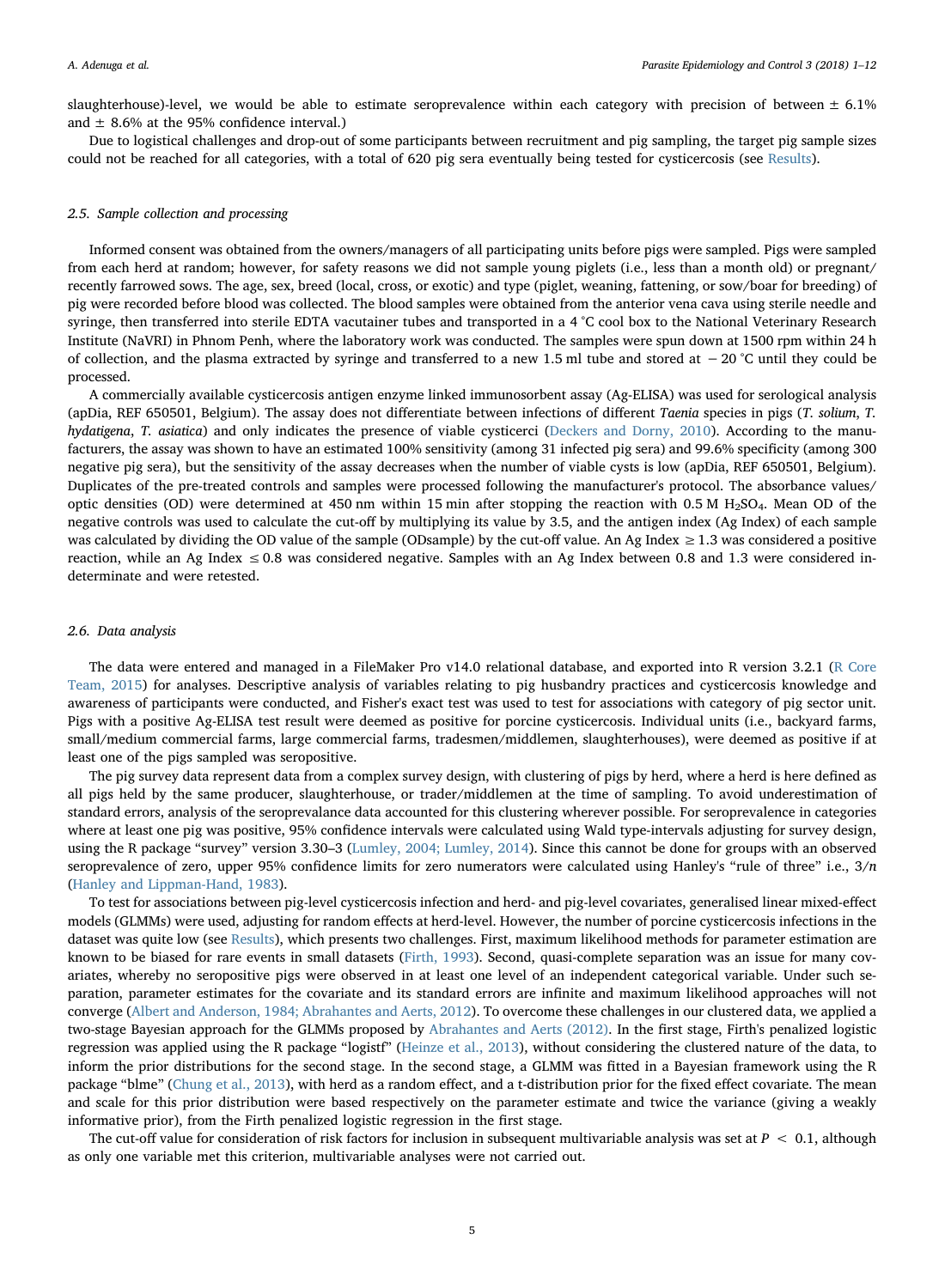# <span id="page-5-0"></span>3. Results

## 3.1. Farm characteristics

Interviews among pig producers were conducted across 115 smallholders, 23 small/medium commercial farms, and five large commercial farms. The mean herd sizes were 4.3 pigs (range: 1 to 10 pigs), 27.7 (range: 11 to 131 pigs), and 587.0 (range: 493 to 800 pigs) for each of these three categories, respectively. A summary of the frequency of dichotomous variables relating to pig confinement, food and water sources, and latrine availability and access is given in [Table 2.](#page-5-1) Almost all farms (139; 97.2%) reported keeping pigs in pens, either in individual (69; 48.3%) and/or shared (106; 74.1%) confinement. Ten farms (7.0%) kept pigs tethered, and only two (1.4%) reported keeping free range pigs. These parameters were not mutually exclusive, with a mixture of confinement types on 40 farms (24.5%).

Most (79.7%) of the farms reported having latrines on site, although only thirteen (9.1%) reported that their pigs could access these. Most farmers fed their pigs with rice grain (134; 93.7%), commercial pig feed (127; 88.8%), and/or household waste (101; 70.6%); with ten farms (7.0%) using homemade concentrates. Three (2.1%) reported their pigs grazed in confined areas while none reported that their pigs grazed openly. Water for the pigs was commonly sourced from wells (84; 58.7%) and surface water bodies such as ponds and streams (64; 44.8%). Dogs and cats (definitive hosts for T. hydatigena) were reported to be present on 113 (79.0%) and 53 (37.0%) of farms, respectively. There were statistically significant differences across the farm sizes in frequency of using household waste and rice grain to feed pigs (Fisher's exact test  $P < 0.001$ ), which tended to be more common in the smallholders and small/medium farms, and use of well water ( $P = 0.04$ ), which was more common on the large farms ([Table 2](#page-5-1)).

## 3.2. Traders/middlemen characteristics

The fourteen pig traders/middlemen that were interviewed reported trading between one to 35 pigs (mean: 5.7 pigs) daily. In the past month, most of these traders/middlemen had purchased pigs from smallholders (13; 92.8%) and/or from small/medium farms (9; 69.2%), with some also having sourced pigs from large farms (4; 30.8%) or other traders/middlemen (3; 21.4%). All except one trader/middleman reported slaughtering the pigs themselves, either in their own backyard or at a slaughterhouse, while two traders/ middlemen reported selling pigs on to slaughterhouses.

#### 3.3. Slaughterhouse characteristics

The six interviewed slaughterhouses varied considerably in size, with two small "informal" sites where 1–3 pigs, sourced mainly from smallholders, were slaughtered per day, and three medium sized operations which slaughtered pigs originating from different farm sizes at a rate of  $\sim$  15–20 heads per day. The largest abattoir slaughtered exotic breeds that were imported from large farms in

#### <span id="page-5-1"></span>Table 2

Frequency of dichotomous variables across the interviewed farms.

|                                  | No. (%) of farms | P-value (Fisher's exact test) |                    |                        |             |
|----------------------------------|------------------|-------------------------------|--------------------|------------------------|-------------|
|                                  | All farms        | Smallholders                  | Small/medium farms | Large commercial farms |             |
| $\boldsymbol{N}$                 | 143              | 115                           | 23                 | 5                      |             |
| Types of pig confinement on farm |                  |                               |                    |                        |             |
| Individual                       | 69 (48.3)        | 52(45.2)                      | 15(65.2)           | 2(40.0)                | 0.192       |
| Shared                           | 102(71.3)        | 76 (66.1)                     | 22 (95.7)          | 4(80.0)                | 0.007       |
| Tethered                         | 10(7.0)          | 7(6.1)                        | 3(13.0)            | 0(0.0)                 | 0.568       |
| Free range                       | 2(1.4)           | 1(0.9)                        | 1(4.3)             | 0(0.0)                 | 0.359       |
| Types of pig feed                |                  |                               |                    |                        |             |
| Commercial feed                  | 127 (88.8)       | 99 (86.1)                     | 23 (100.0)         | 5(100.0)               | 0.16        |
| Scavenge/graze in confined area  | 3(2.1)           | 2(1.7)                        | 1(4.3)             | 0(0.0)                 | 0.47        |
| Household waste                  | 101 (70.6)       | 89 (77.4)                     | 12(52.2)           | 0(0.0)                 | ${}< 0.001$ |
| Homemade concentrate             | 10(7.0)          | 7(6.1)                        | 3(13.0)            | 0(0.0)                 | 0.45        |
| Rice grain                       | 134 (93.7)       | 111 (96.5)                    | 22 (95.7)          | 1(20)                  | ${}< 0.001$ |
| Water sources                    |                  |                               |                    |                        |             |
| Surface water                    | 64 (44.8)        | 55 (47.8)                     | 9(39.1)            | 0(0.0)                 | 0.09        |
| Piped water                      | 3(2.1)           | 3(2.6)                        | 0(0.0)             | 0(0.0)                 | 1.0         |
| Well water                       | 84 (58.7)        | 62 (53.9)                     | 17 (73.9)          | 5(100.0)               | 0.04        |
| Latrines                         |                  |                               |                    |                        |             |
| Latrine indoors                  | 46(32.2)         | 33 (28.7)                     | 12(52.2)           | 1(20.0)                | 0.09        |
| Latrine outdoors                 | 70 (49.0)        | 60(52.2)                      | 7(30.4)            | 3(60.0)                | 0.14        |
| No latrine                       | 29(20.3)         | 22(19.1)                      | 5(21.7)            | 2(40.0)                | 0.41        |
| Pigs can access latrine          | 13(9.1)          | 10(8.7)                       | 3(13.0)            | 0(0.0)                 | 0.66        |
| Dogs on farm                     | 113 (79.0)       | 87 (75.7)                     | 22 (95.7)          | 4(80.0)                | 0.07        |
| Cats on farm                     | 53 (37.0)        | 39 (33.9)                     | 12(52.2)           | 2(40.0)                | 0.27        |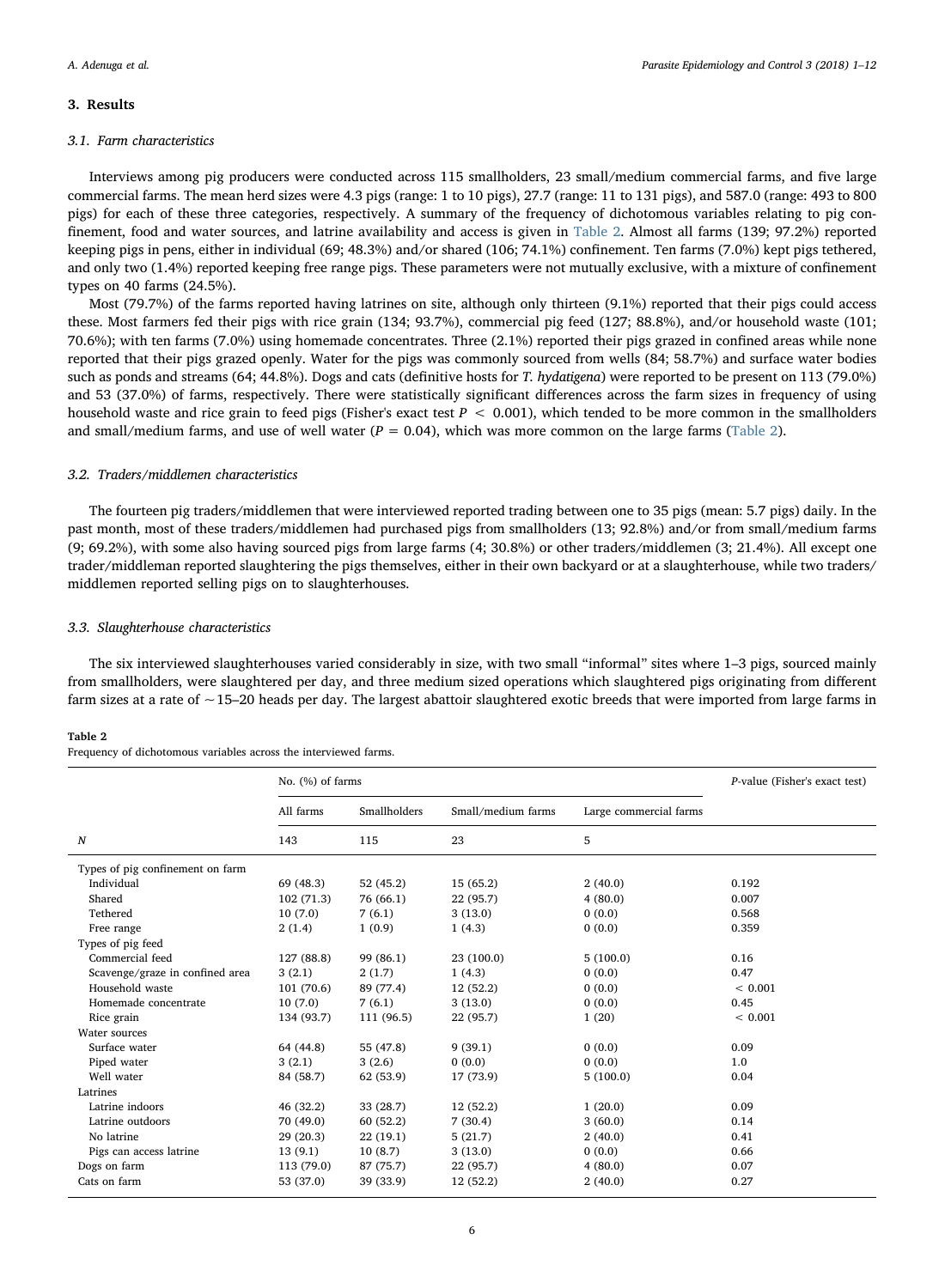neighbouring Thailand and Vietnam, at a rate of  $\sim$  400 heads per day. All sites disposed of excreta and unwanted offal into nearby surface water bodies.

## 3.4. Knowledge of taeniasis/cysticercosis across pig sector workers

Participants were shown photos of signs of porcine cysticercosis (small nodules on the tongue, and eyelids, or in slaughtered carcass), and asked if they could name the disease. Of 163 participants, 30 (18.4%) responded correctly with the Khmer term for cysticercosis, "chang angkor" (which literally translates as "broken rice", due to the appearance of the cysts). Ability to name the disease varied significantly across types of pig sector unit, tending to be highest among traders/middlemen (57.1%) and lowest among smallholders (12.2%) (Fisher's exact test,  $P < 0.001$ ). A further 85 participants (52.1%) said they were aware of the disease "chang angkor", when told the name, while 78 (47.9%) thought it could affect humans, with no significant differences in these variables across types of pig sector unit [\(Table 3](#page-6-0)).

Participants were also asked if they have previously noticed signs of cysticercosis in their pigs. Fourteen (8.6%) had observed nodules on the eyelid, nine (5.5%) had noticed nodules on the tongue, and nine (5.5%) noticed cysts in pig carcases. Twenty-six (16.0%) reported having observed at least one of these three signs. When asked to whom did they report these symptoms, five (15.4%) of the 26 that had observed the cysts reported the findings to Village Animal Health Workers and one (3.8%) to their veterinarian. Twenty-two (84.6%) reported that these symptoms affected the value of the pig, and eighteen (69.2%) reported to have treated or received treatment for pigs that showed signs of cysticercosis.

## 3.5. Pig survey

Blood samples were collected from a total of 620 pigs across 97 (56.4%) of the 172 study units [\(Table 1](#page-3-0)). Of the 620 samples, 171 (27.5%) were from 59 smallholder farms, 132 (21.3%) from 20 small/medium commercial farms, 58 (9.4%) from four large commercial farms, 217 (35.0%) from seven slaughterhouses, and 42 (6.8%) from seven traders/middlemen.

The mean age of pigs sampled was 4.1 months (range: 2 to 17 months), with almost equal numbers of male (308; 49.7%) and female (312; 50.3%) pigs. Most pigs (485; 78.2%) were crossbreed, 91 (14.7%) were exotic breeds, while 44 (7.1%) were local breeds. The majority (542; 87.4%) were finishers or kept for fattening, 61 (9.8%) were weaners, twelve (1.9%) were sows kept for breeding, five (0.8%) were piglets.

<span id="page-6-1"></span>Out of 620 pigs, 29 (4.7%) tested positive for antigens to Taenia spp. (T. solium, T. asiatica or T. hydatigena). The highest seroprevalence was observed in pigs sampled from traders/middlemen (16.7%; 95% CI [adjusting for survey design]: 4.4%–37.8%), followed by those from smallholders (7.6%; 95% CI: 3.4%–14.1%) and slaughterhouses (4.1%; 95% CI: 2.0%–7.4%) [\(Table 4](#page-7-0)). None of the pigs sampled from small/medium or large commercial farms tested positive for cysticercosis. Seropositive pigs were found in 9 (15.2%), 5 (71.4%) and 3 (42.9%) of the sampled smallholders, slaughterhouses, and traders/middlemen, respectively. Within these seropositive units, a median of 1 (range 1–3) seropositive pigs were detected. The intraclass correlation coefficients (ICC) within each category suggested a low but significant degree of clustering of seropositive pigs within smallholder units (ICC: 0.20; 95%CI: 0.03–0.34). ICC estimates for slaughterhouses and traders/middlemen were low with 95% CIs not significantly above 0 ([Table 4\)](#page-7-0). The design effect of clustering of seropositive pigs within units was calculated as 1.5, 0.5 and 1.2 for smallholders, slaughterhouses, and traders/middlemen, respectively.

In bivariate analysis, using a 2-step Bayesian GLMM approach allowing for herd-level random effects (see [Methods](#page-1-0)), category of pig sector unit was a significant predictor of infection ( $P = 0.008$ ). Specifically, odds ratios (OR) estimated from the fixed-effect coefficients from this model showed that pigs from small/medium farms ( $OR = 0.0$ ;  $95\%CI = 0.0$ -0.3) and large-commercial farms

<span id="page-6-0"></span>Table 3 Knowledge of porcine cysticercosis across pig producers, traders/middlemen, and slaughterhouses.

|                                         | Number (%) of participants | P-value (Fisher's<br>Exact test) |                                  |                |                       |                      |         |
|-----------------------------------------|----------------------------|----------------------------------|----------------------------------|----------------|-----------------------|----------------------|---------|
|                                         | Total                      | Smallholders                     | Small/medium<br>commercial farms | Large<br>farms | Traders/<br>middlemen | Slaughter-<br>houses |         |
| $\boldsymbol{N}$                        | 163                        | 115                              | 23                               | 5              | 14                    | 6                    |         |
| Disease awareness                       |                            |                                  |                                  |                |                       |                      |         |
| Can name the disease                    | 30(18.4)                   | 14 (12.2)                        | 4(17.4)                          | 1(20.0)        | 8(57.1)               | 3(50.0)              | < 0.001 |
| Aware of the disease                    | 115 (70.6)                 | 76 (66.1)                        | 20(87.0)                         | 2(40.0)        | 12(85.7)              | 5(83.3)              | 0.07    |
| Aware it can affect<br>humans           | 78 (47.9)                  | 53(46.1)                         | 14 (60.9)                        | 0(0.0)         | 7(50.0)               | 4(66.7)              | 0.13    |
| Previously observed<br>symptoms in pigs |                            |                                  |                                  |                |                       |                      |         |
| Eyelid nodules                          | 14(8.6)                    | 8(7.0)                           | 1(4.3)                           | 1(20.0)        | 3(21.4)               | 1(16.7)              | 0.75    |
| Tongue nodules                          | 9(5.5)                     | 8(7.0)                           | 1(4.3)                           | 0(0.0)         | 0(0.0)                | 0(0.0)               | 0.92    |
| Cysts in carcass                        | 9(5.5)                     | 9(7.8)                           | 0(0.0)                           | 0(0.0)         | 0(0.0)                | 0(0.0)               | 0.68    |
| Any of above symptoms                   | 26(16.0)                   | 19 (16.5)                        | 2(8.7)                           | 1(20.0)        | 3(21.4)               | 1(16.7)              | 0.75    |

Bold shows statistical significance at  $P < 0.05$ .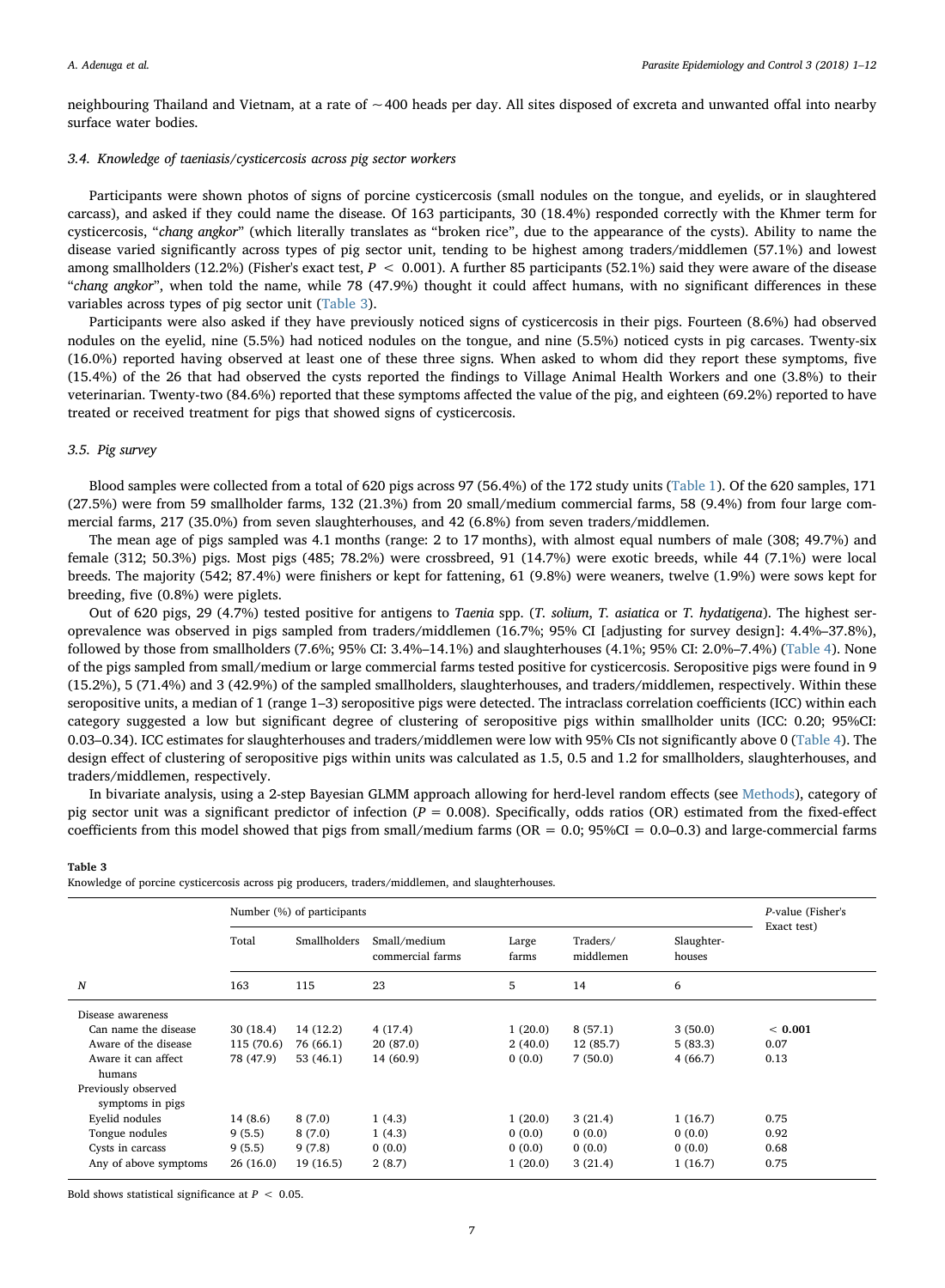### <span id="page-7-0"></span>Table 4

Seroprevalence and clustering of porcine cysticercosis among pigs across different categories of pig sector unit in south-central Cambodia.

| Category of pig sector unit      | No. of units<br>(clusters) | No. of pigs<br>sampled | No. of pigs<br>seropositive | Seroprevalence, %<br>$(95\%CI)^a$ | ICC <sup>b</sup> (95% CI) | Design effect |
|----------------------------------|----------------------------|------------------------|-----------------------------|-----------------------------------|---------------------------|---------------|
| Smallholders                     | 59                         | 171                    | 13                          | 7.6(3.4,14.1)                     | 0.20(0.03, 0.34)          | 1.5           |
| Small/medium commercial<br>farms | 20                         | 132                    |                             | 0.0(0.0, 2.2)                     |                           |               |
| Large commercial farms           | 4                          | 58                     |                             | 0.0(0.0,5.0)                      |                           |               |
| Slaughterhouses                  |                            | 217                    |                             | 4.1(2.0, 7.5)                     | $-0.01$ ( $-0.02,0.07$ )  | 0.5           |
| Traders/middlemen                |                            | 42                     |                             | 16.7 (4.4,37.8)                   | $0.06$ ( $-0.13,0.47$ )   | 1.2           |

<span id="page-7-2"></span><sup>a</sup> For non-zero numerators, 95% CIs for seroprevalence are adjusted for clustered survey design. For zero numerators (i.e. small/medium farms and large farms), upper 95%CIs are estimated using Hanley's rule of three.

<span id="page-7-3"></span>**b** ICC, intraclass correlation coefficient.

 $(OR = 0.1; 95\% CI = 0.0-0.9)$  were significantly less likely to be seropositive than pigs from smallholders. None of the other variables measured at pig-level or herd-level were significantly associated with infection in pigs ([Table 5\)](#page-7-1), thus multivariable analysis was not carried out.

# 4. Discussion

There is paucity of information on cysticercosis in Southeast Asia, particularly regarding how infection among pigs and awareness of the disease among pig workers varies across the diverse pig production systems in this region. In this study, 4.7% (95% CI: 2.9%–7.4%) of pigs tested positive for cysticercus infection in south-central Cambodia. This is lower than seroprevalence estimates

#### <span id="page-7-1"></span>Table 5

Bivariate analysis of pig-level and herd-level factors with cysticercosis seropositivity in pigs. Results were generated from 2-stageBayesian generalised linear mixed models adjusting for random effects at herd-level.

|                                      |                         | $\beta$ coefficient | Std. error | Odds ratio | 95% CI       | $\boldsymbol{P}$ |
|--------------------------------------|-------------------------|---------------------|------------|------------|--------------|------------------|
| Age                                  | $\leq$ 4 months         | Reference           |            |            |              |                  |
|                                      | $> 4$ months            | 0.25                | 0.77       | 1.3        | (0.3, 5.8)   | 0.75             |
| Sex                                  | Female                  | Reference           |            |            |              |                  |
|                                      | Male                    | 0.56                | 0.45       | 1.7        | (0.7, 4.2)   | 0.22             |
| Type                                 | Fattening/finishing     | Reference           |            |            |              | 0.62             |
|                                      | Piglet                  | $-0.15$             | 1.88       | 0.9        | (0.0, 34.1)  |                  |
|                                      | Sow                     | $-1.17$             | 1.67       | 0.3        | (0.0, 8.2)   |                  |
|                                      | Weaning                 | $-1.35$             | 1.12       | 0.3        | (0.0, 2.3)   |                  |
| <b>Breed</b>                         | Cross-breed             | Reference           |            |            |              | 0.63             |
|                                      | Exotic                  | $-0.73$             | 1.31       | 0.5        | (0.0, 6.3)   |                  |
|                                      | Local                   | 0.48                | 0.94       | 1.6        | (0.3, 10.3)  |                  |
| Category of pig sector unit          | Smallholder             | Reference           |            |            |              | 0.008            |
|                                      | Small/medium farm       | $-3.82$             | 1.37       | 0.0        | (0.0, 0.3)   |                  |
|                                      | Large farm              | $-2.92$             | 1.44       | 0.1        | (0.0, 0.9)   |                  |
|                                      | Trader/middleman        | 0.84                | 0.70       | 2.3        | (0.6, 9.2)   |                  |
|                                      | Slaughterhouse          | $-0.46$             | 0.69       | 0.6        | (0.2, 2.5)   |                  |
| Main confinement type <sup>a,b</sup> | Shared                  | Reference           |            |            |              | 0.93             |
|                                      | Individual              | $-0.41$             | 1.37       | 0.7        | (0.0, 9.8)   |                  |
|                                      | Tethered/free range     | $-1.33$             | 2.26       | 0.3        | (0.0, 22.2)  |                  |
| Food sources <sup>a</sup>            | Household waste         | $-0.08$             | 1.77       | 0.9        | (0.0, 29.4)  | 0.96             |
|                                      | Commercial feed         | $-2.00$             | 2.29       | 0.1        | (0.0, 12.1)  | 0.38             |
|                                      | Rice grain              | $-0.77$             | 2.76       | 0.5        | (0.0, 103.6) | 0.78             |
|                                      | Homemade concentrate    | $-1.05$             | 3.80       | 0.4        | (0.0, 601.3) | 0.78             |
| Water sources <sup>a</sup>           | Surface water           | 0.73                | 1.68       | 2.1        | (0.1, 56.2)  | 0.66             |
|                                      | Well water              | $-1.69$             | 1.64       | 0.2        | (0.0, 4.6)   | 0.31             |
| Latrines <sup>a</sup>                | Indoor latrine          | $-0.25$             | 1.84       | 0.8        | (0.0, 28.9)  | 0.89             |
|                                      | Outdoor latrine         | $-0.89$             | 1.74       | 0.4        | (0.0, 12.4)  | 0.61             |
|                                      | No latrine              | 0.05                | 2.00       | 1.1        | (0.0, 52.5)  | 0.98             |
|                                      | Pigs can access latrine | $-1.94$             | 3.74       | 0.1        | (0.0, 217.8) | 0.60             |
| Other animals on farm                | Dogs                    | $-1.95$             | 1.68       | 0.1        | (0.0, 3.8)   | 0.25             |
|                                      | Cats                    | $-1.02$             | 1.82       | 0.4        | (0.0, 12.8)  | 0.58             |
| Province                             | Phnom Penh              | Reference           |            |            |              | 0.18             |
|                                      | Kandal                  | $-1.80$             | 0.77       | 0.2        | (0.0, 0.7)   |                  |
|                                      | Kampong Speu            | $-1.21$             | 0.72       | 0.3        | (0.1, 1.2)   |                  |
|                                      |                         |                     |            |            |              |                  |

Bold shows statistical significance at  $P < 0.05$ .

<span id="page-7-4"></span><sup>a</sup> Data from producers only (i.e. smallholders, small/medium and larger commercial farms).

<sup>b</sup> Main confinement type was determined based on the type of confinement in which the majority of pigs in the unit were kept.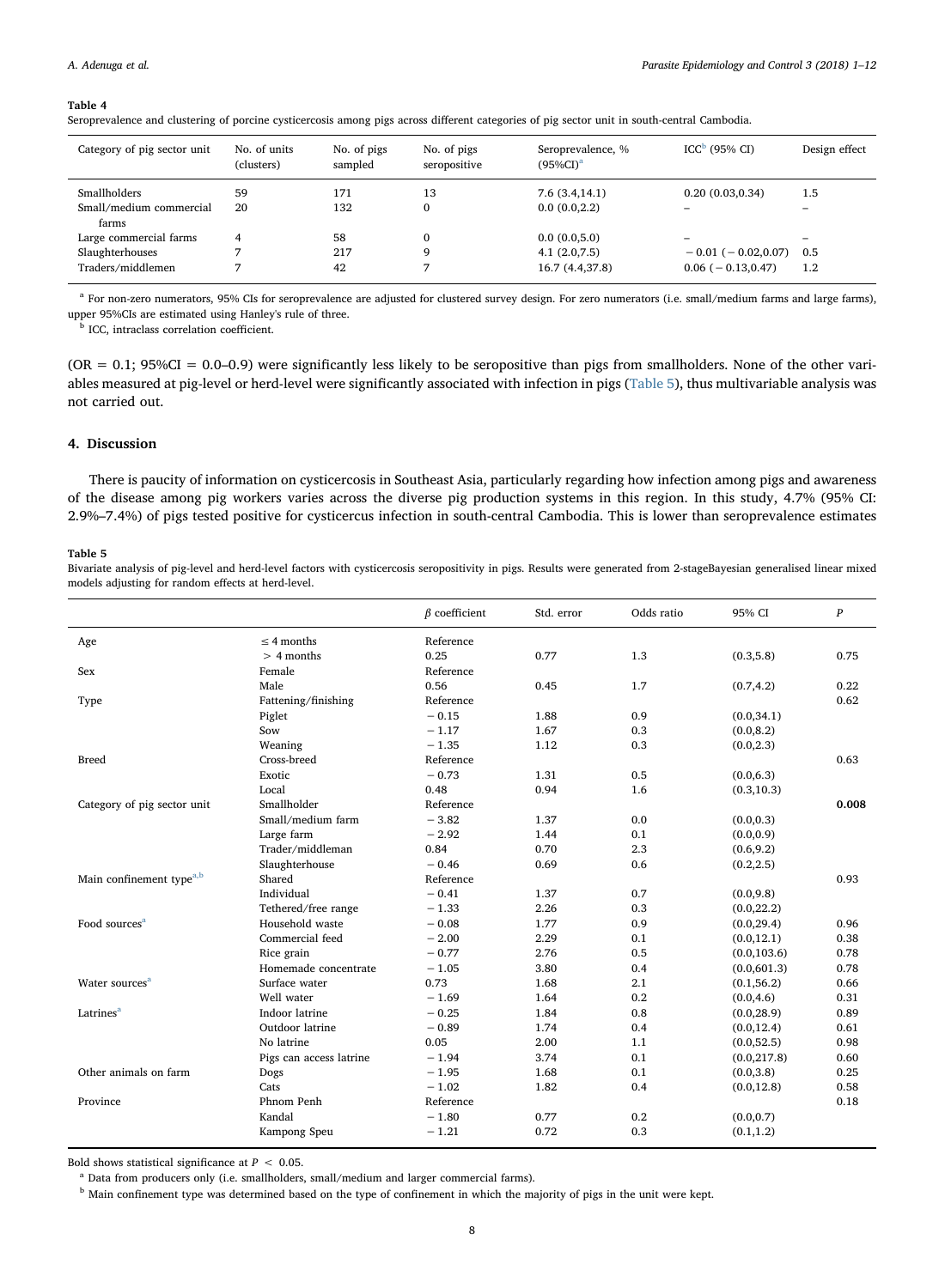from nearby countries of Laos (68.5%) [\(Conlan et al., 2012](#page-10-5)), and Myanmar (15.9%) ([Khaing et al., 2015](#page-10-24)), as well as estimates from countries in sub-Saharan Africa [\(Komba et al., 2013; Pondja et al., 2010; Eshitera et al., 2012\)](#page-10-25) and Latin America ([Jayashi et al.,](#page-10-26) [2012\)](#page-10-26). This might be because, in our study area, the vast majority of pigs are fully confined in pens, even among smallholders, compared to more extensive (i.e., free roaming and scavenging) pig husbandry practices which may predominate in the other study settings. Indeed, it is important to emphasise that our results are unlikely to be representative of Cambodia as a whole; one would expect porcine cysticercosis seroprevalence to be considerably higher in the more remote northeastern provinces, for example, where pigs are often kept tethered or free-roaming in scavenging-based systems ([Hinrichs and Borin, 2012\)](#page-10-13). Another explanation for the lower seroprevalence observed in our study compared to some other settings may be due to differences in diagnostic methods, since some of the aforementioned studies ([Khaing et al., 2015; Jayashi et al., 2012](#page-10-24)) tested pig sera for circulating IgG antibodies, rather than antigens.

Nevertheless, the results from our study still indicate endemicity of porcine cysticercosis which may pose a public health risk from consumption of pork produced in south central Cambodia, particularly from pigs raised by smallholders, which still account for the majority of pork production in the country. Seroprevalence of porcine cysticercosis among smallholders in our study was estimated at 7.6% (95% CI: 3.8%–14.6%). Furthermore, overall knowledge and awareness of the disease was generally lowest among smallholders compared to other pig sector workers, suggesting that any interventions targeting smallholders would also need to involve health education activities. Indeed, across all pig sector workers interviewed, less than half recognised porcine cysticercosis as a disease which can affect humans; thus knowledge and awareness of the disease may need to be increased across the pig sector.

Our results suggest significantly lower seroprevalence in small/medium and large commercial farms, where no evidence of porcine cysticercosis was found. This likely reflects improved biosecurity practices at commercial farms ([Hinrichs and Borin, 2012](#page-10-13)), although some risk in the latter cannot be ruled out given the limited numbers of pigs and farms that could be sampled in these categories. Our seroprevalence estimates in pigs of traders/middlemen were lacking precision due to low sample size in this category, although the relatively high seroprevalence among those that were sampled (16.7%; 95% CI: 7.1%–34.5%) is consistent with the fact that the traders/middlemen typically source their pigs from smallholders. Furthermore, the majority of tradesmen/middlemen in this study reported slaughtering pigs in their backyards. This has important implications for zoonotic risk, since such informal slaughtering practices lack any official meat inspection procedures and therefore increase the chance of contaminated pork entering the food chain. Even at official slaughterhouses in Cambodia, the frequency and effectiveness with which meat inspection regulations are enforced is questionable ([Hinrichs and Borin, 2012](#page-10-13)).

The seroprevalence we observed in slaughterhouses (4.1%; 95% CI; 2.0–7.5%) is lower than that estimated by [Sovyra \(2005\)](#page-11-4) in a previous survey in Cambodia, in which 10.9% (95% CI; 8.1–17.2%) of pig carcasses showed signs of cysticercosis by meat inspection. Since the latter method has lower sensitivity (estimated at  $\sim$  40%) ([Dorny et al., 2004\)](#page-10-11) than the serological assay we used, the study by [Sovyra \(2005\)](#page-11-4) is, if anything, likely to have underestimated the true seroprevalence at that time. Thus, the differences between our estimates may reflect a real decrease in seroprevalence of porcine cysticercosis in Cambodia over the past decade. However, the variation in study areas, as well as diagnostic techniques, between the two studies mean that our results are not entirely comparable. Interestingly, one of the larger abattoirs sampled in our study, where seropositive pigs were also identified, is known to mostly slaughter pigs that have been raised and imported from large scale producers in neighbouring Thailand and Vietnam, suggesting that imported pigs could also present a risk for Taenia spp. transmission in Cambodia.

In terms of clustering, the results suggest low but significant clustering of seropositive pigs within smallholder units (ICC: 0.20; 95%CI: 0.03–0.34), while no significant clustering was detected within slaughterhouses or traders/middlemen. This likely reflects how pigs within the same smallholder will be exposed to the same (or similar) conditions and herd-level risk factors for infection, while pigs at slaughterhouses are sourced from a number of different herds/production units. The estimated ICCs and design effects ([Table 4\)](#page-7-0) will be useful for the design of future studies, and suggest that our assumption of a design effect of 1.5 for sample size calculations was reasonable.

Across our study smallholders and farms, several herd-level factors were prevalent which could facilitate human-to-pig transmission of cysticercosis, such as use of household waste as pig feed, lack of latrines, and use of surface water bodies as a water source. However, we did not find any significant associations between specific pig husbandry practices and porcine cysticercosis infection across the farms. This in contrast to studies in other countries where, for instance, lack of latrine facilities have been identified a significant risk factor ([Rodriguez-Canul et al., 1999; Carrique-Mas et al., 2001; Kagira et al., 2010; Krecek et al., 2012](#page-10-27)). This might again relate to the confinement of pigs in our study area compared to free-range system in some other settings. High mobility of pigs due to frequent trading between production units in south-central Cambodia also mean that the observed porcine infections could have been acquired at another site, and thus would not be associated with the conditions or practices at the site where they were sampled. It is also important to acknowledge that, due to limited numbers of pigs that could be sampled in some categories, our study may simply have lacked sufficient power to detect such associations, as evident from the large standard errors for several of our fixedeffect coefficients in our GLMM analysis.

Indeed, the complex and clustered design of animal sampling is not always accounted for in other porcine cysticercosis surveys, which can result in underestimation of standard errors and bias in tests for associations, for example due to random effects at herd level or other sampling levels. Here, we used multi-level models to adjust for herd-level random effects in our analysis. However, as noted in the methods, a challenge we encountered in doing this was quasi-complete separation of the binary outcome for many covariates, due to relatively low seroprevalence of infection. To overcome this, we applied a two-stage Bayesian GLMM approach proposed by [Abrahantes and Aerts \(2012\),](#page-10-21) although further methodological research is needed to determine the best approaches for analysing clustered, rare event data to reduce bias and deal with data separation issues.

Another important limitation of our study is that the Ag-ELISA test cannot differentiate between infection by T. solium, T. asiatica,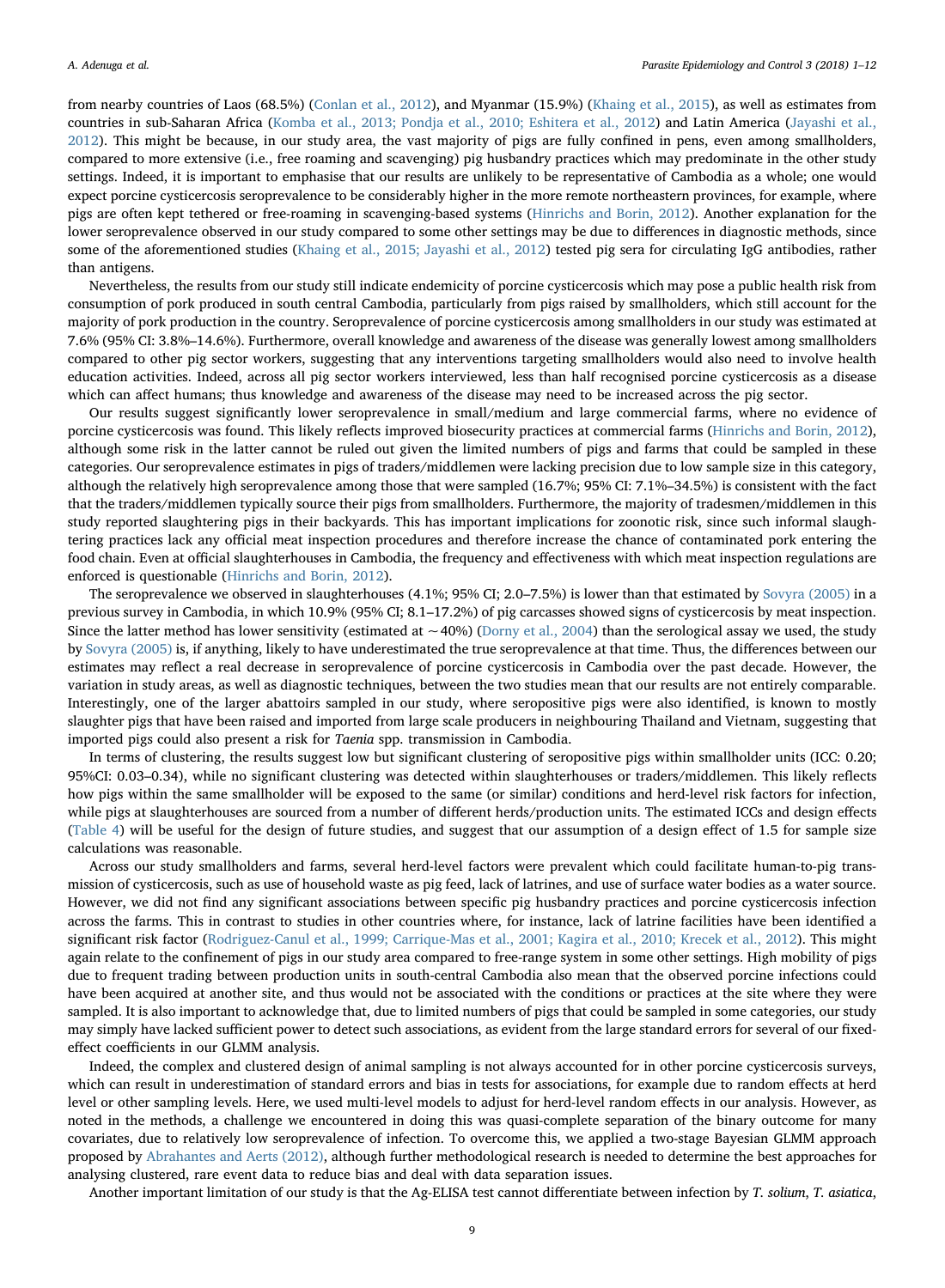and T. hydatigena, all of which are found in pigs in South-East Asia ([Dorny et al., 2004\)](#page-10-11); thus the species that infect the positive pigs in this study could not be determined. This limits the interpretation of the results in terms of zoonotic risk, given that T. hydatigena is not known to infect humans. It also highlights the need for validated diagnostic tests which can differentiate between Taenia spp. infection in live pigs. Also, the assay may not have detected circulating antigen in pigs with low viable cysticerci and/or pigs who had been previously treated before blood was collected for this study.

In conclusion, our study suggests that porcine cysticercosis is endemic among pigs in south-central Cambodia, with infection associated with smallholder production, even though the majority of pigs in the region are raised in confined rather than freeroaming systems. Further investigation is warranted to identify the relative contribution of different Taenia species to the observed infection rates among pigs, along with parasitological surveys among humans, to elucidate the public health risks associated with porcine cysticercosis in Cambodia, and assess if, and where, control interventions are most needed.

# List of abbreviations

- ELISA enzyme-linked immunosorbent assay
- [GLMM](#page-4-0) Generalised linear mixed model
- [ICC](#page-6-1) intraclass correlation coefficient

#### Ethics approval and consent to participate

The study protocol was reviewed and approved by the Walter Reed Army Institute of Research/Naval Medical Research Center Institutional Animal Care and Use Committee in compliance with all applicable Federal regulations governing the protection of animals in research. Ethics approvals were also obtained from the Institutional Review Board and the Animal Welfare and Ethics Review Board of the London School of Hygiene and Tropical Medicine (refs: 8302 and 2014/8N), the National Ethics Committee for Health Research, Ministry of Health, Cambodia (ref: 0274 NECHR), and the Royal Veterinary College's Ethics and Welfare Committee (ref: M2014 0029). Informed consent was obtained for conducting interviews and sampling of pigs from all participants in this study.

#### Consent for publication

Not applicable.

#### Availability of data and materials

The datasets generated during the current study are available from the corresponding author on reasonable request.

# Competing interests

The authors declare that they have no competing interests.

# Funding

Field surveys and specimen collection for this study were funded by the U.S. Navy through the "PigFluCam" project (work unit number D1420). Cysticercosis testing and analysis was funded by the London International Development Centre through the LIDC Seed Fund, and the Royal Veterinary College through a student travel grant. The funders had no role in the design of the study, the collection, analysis, and interpretation of data, or in writing the manuscript.

# Authors' contributions

Conceived and designed the study: JWR and AM, with additional contributions to study design, protocols and/or questionnaires from AA, KB, CT, SS, DH, VD, MC, GJS, RC, AV. Coordination and implementation of field surveys and specimen collection: CT, KB, VD, DH, SS, JWR. Specimen testing: AA. Data management: AA, VD, JWR. Data analysis: AA, JWR. Wrote the paper: JWR, AA, AM. All authors read and approved the final version of the manuscript.

#### Acknowledgements

We thank the field enumerators and veterinarians at Celagrid and NaVRI for their role in recruitment and interviewing of participants and sampling of pigs. We also thank Dr. Ren Theary and Mrs. Bunnary at NaVRI for laboratory assistance and logistic support, and Ms. Pornpatsorn Seastrand at LSHTM for administrative support. Finally, we are very grateful to all the pig sector workers who agreed to participate in this study.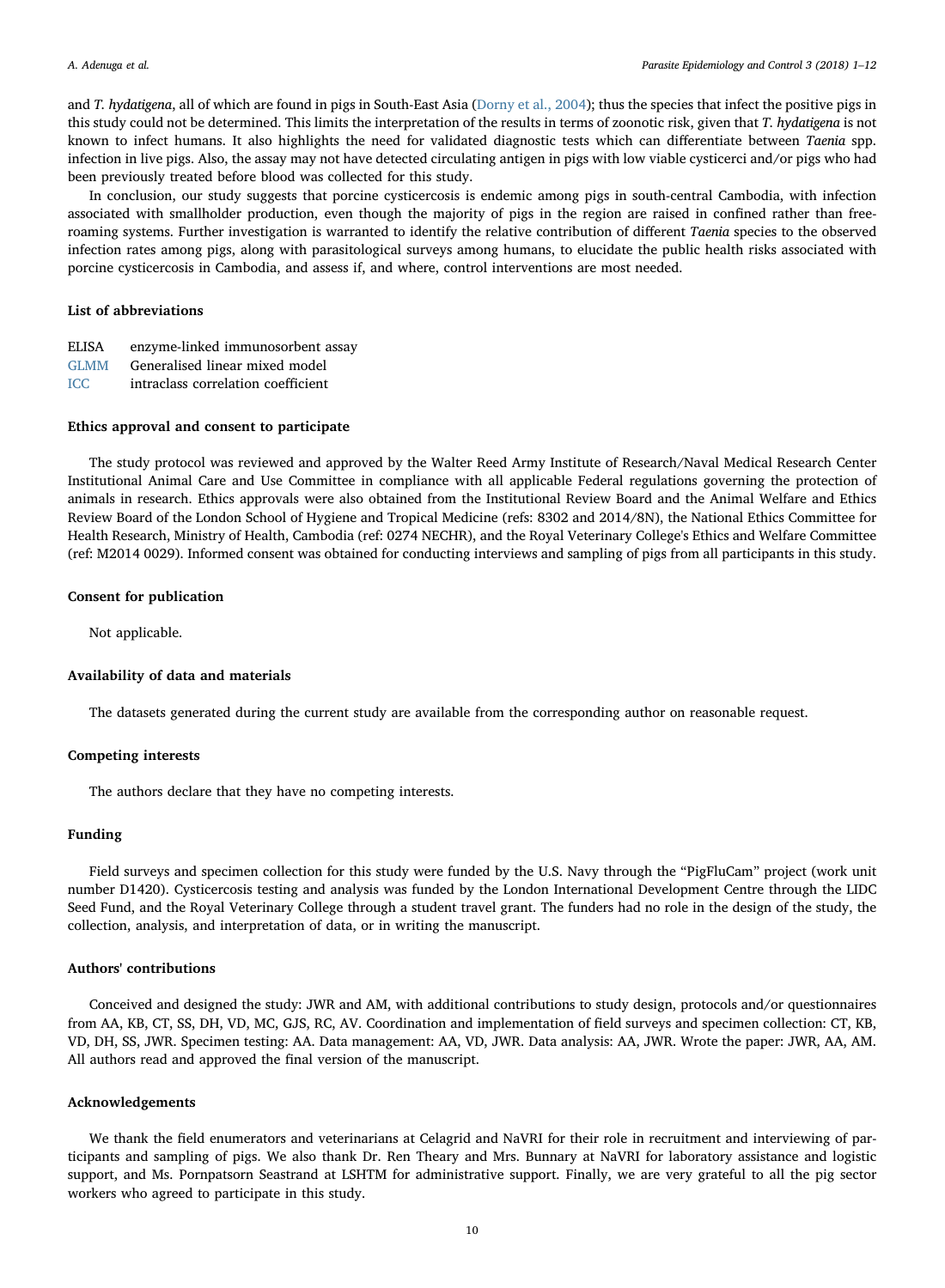## Additional disclaimers

The opinions and assertions contained herein are those of the author(s) and are not to be construed as official or reflecting the views of the Department of the Navy, Department of Defense, or the U.S. Government. Co-author Andrew Vaughn CAPT, MC, USN is a military service member (or employee of the U.S. Government). This work was prepared as part of his official duties. Title 17 U.S.C. §105 provides that 'Copyright protection under this title is not available for any work of the United States Government.' Title 17 U.S.C. §101 defines a U.S. Government work as a work prepared by a military service member or employee of the U.S. Government as part of that person's official duties.

#### References

- <span id="page-10-21"></span><span id="page-10-20"></span>Abrahantes, J.C., Aerts, M., 2012. A solution to separation for clustered binary data. Stat. Model. 12, 3–27. [http://dx.doi.org/10.1177/1471082X1001200102.](http://dx.doi.org/10.1177/1471082X1001200102) Albert, A., Anderson, J.A., 1984. On the existence of maximum likelihood estimates in logistic regression models. Biometrika 71, 1–10. [http://dx.doi.org/10.1093/](http://dx.doi.org/10.1093/biomet/71.1.1) [biomet/71.1.1.](http://dx.doi.org/10.1093/biomet/71.1.1)
- <span id="page-10-6"></span>Aung, A.K., Spelman, D.W., 2016. Taenia solium taeniasis and cysticercosis in Southeast Asia. Am. J. Trop. Med. Hyg. [http://dx.doi.org/10.4269/ajtmh.15-0684.](http://dx.doi.org/10.4269/ajtmh.15-0684) (E[pub ahea.\)](http://dx.doi.org/10.4269/ajtmh.15-0684).
- <span id="page-10-7"></span>Bern, C., Garcia, H.H., Evans, C., Gonzalez a, E., Verastegui, M., Tsang, V.C., et al., 1999. Magnitude of the disease burden from neurocysticercosis in a developing country. Clin. Infect. Dis. 29, 1203–1209. [http://dx.doi.org/10.1086/313470.](http://dx.doi.org/10.1086/313470)
- <span id="page-10-9"></span>Carabin, H., Traoré, A.A., 2014. Taenia solium taeniasis and cysticercosis control and elimination through community-based interventions. Curr. Trop. Med. Rep. 1, 181–193. [http://dx.doi.org/10.1007/s40475-014-0029-4.](http://dx.doi.org/10.1007/s40475-014-0029-4)
- Carabin, H., Budke, C.M., Cowan, L.D., Willingham, A.L., Torgerson, P.R., 2005. Methods for assessing the burden of parasitic zoonoses: echinococcosis and cysticercosis. Trends Parasitol. 21, 327–333. <http://dx.doi.org/10.1016/j.pt.2005.05.009>.
- Carrique-Mas, J., Iihoshi, N., Widdowson, M.-A., Roca, Y., Morales, G., Quiroga, J., et al., 2001. An epidemiological study of Taenia solium cysticercosis in a rural population in the Bolivian Chaco. Acta Trop. 80, 229–235. [http://dx.doi.org/10.1016/S0001-706X\(01\)00161-9.](http://dx.doi.org/10.1016/S0001-706X(01)00161-9)
- <span id="page-10-23"></span>Chung, Y., Rabe-Hesketh, S., Dorie, V., Gelman, A., Liu, J.A., 2013. nondegenerate penalized likelihood estimator for variance parameters in multilevel models. Psychometrika 78, 685–709. <http://gllamm.org/>.
- <span id="page-10-0"></span>Conlan, J.V., Sripa, B., Attwood, S., Newton, P.N., 2011. A review of parasitic zoonoses in a changing Southeast Asia. Vet. Parasitol. 182, 22–40. [http://dx.doi.org/10.](http://dx.doi.org/10.1016/j.vetpar.2011.07.013) [1016/j.vetpar.2011.07.013.](http://dx.doi.org/10.1016/j.vetpar.2011.07.013)
- <span id="page-10-5"></span>Conlan, J.V., Vongxay, K., Khamlome, B., Dorny, P., Sripa, B., Elliot, A., et al., 2012. A cross-sectional study of Taenia solium in a multiple taeniid-endemic region reveals competition may be protective. Am. J. Trop. Med. Hyg. 87, 281–291. [http://dx.doi.org/10.4269/ajtmh.2012.11-0106.](http://dx.doi.org/10.4269/ajtmh.2012.11-0106)
- <span id="page-10-15"></span>[Deckers, N., Dorny, P., 2010. Immunodiagnosis of Taenia solium taeniosis/cysticercosis. Trends Parasitol. 26, 137](http://refhub.elsevier.com/S2405-6731(17)30030-2/rf0065)–144.
- <span id="page-10-11"></span>[Dorny, P., Somers, R., Dang, T.C.T., Nguyen, V.K., Vercruysse, J., 2004. Cysticercosis in Cambodia, Lao PDR and Vietnam. Southeast Asian J. Trop. Med. Public Health](http://refhub.elsevier.com/S2405-6731(17)30030-2/rf0070) [35 \(Suppl. 1\), 223](http://refhub.elsevier.com/S2405-6731(17)30030-2/rf0070)–226.
- Eshitera, E.E., Githigia, S.M., Kitala, P., Thomas, L.F., Fèvre, E.M., Harrison, L.J.S., et al., 2012. Prevalence of porcine cysticercosis and associated risk factors in Homa Bay District, Kenya. BMC Vet. Res. 8, 234. <http://dx.doi.org/10.1186/1746-6148-8-234>.
- <span id="page-10-19"></span>[Firth, D., 1993. Bias reduction of maximum likelihood estimates. Biometrika 80, 27](http://refhub.elsevier.com/S2405-6731(17)30030-2/rf0080)–38.
- <span id="page-10-3"></span>[García, H.H., Evans, C.A.W., Nash, T.E., Takayanagui, O.M., White, A.C., Botero, D., et al., 2002. Current consensus guidelines for treatment of neurocysticercosis. Clin.](http://refhub.elsevier.com/S2405-6731(17)30030-2/rf0085) [Microbiol. Rev. 15, 747](http://refhub.elsevier.com/S2405-6731(17)30030-2/rf0085)–756.
- [García-García, M.L., Torres, M., Correa, D., Flisser, A., Sosa-Lechuga, A., Velasco, O., et al., 1999. Prevalence and risk of cysticercosis and taeniasis in an urban](http://refhub.elsevier.com/S2405-6731(17)30030-2/rf0090) [population of soldiers and their relatives. Am. J. Trop. Med. Hyg. 61, 386](http://refhub.elsevier.com/S2405-6731(17)30030-2/rf0090)–389.
- <span id="page-10-18"></span>[Hanley, J., Lippman-Hand, A., 1983. If nothing goes wrong, is everything all right?: interpreting zero numerators. JAMA 249, 1743](http://refhub.elsevier.com/S2405-6731(17)30030-2/rf0095)–1745.

<span id="page-10-22"></span>Heinze, G., Ploner, M., Dunkler, D., 2013. Southworth H. logistf: Firth's bias reduced logistic regression. <http://cran.r-project.org/package=logistf>.

<span id="page-10-13"></span>Hinrichs, J., Borin, K., 2012. Pig Value Chain Study on Disease Transmission in Cambodia. <http://dx.doi.org/10.13140/2.1.2005.6644>.

- Ito, A., Nakao, M., Wandra, T., 2003. Human Taeniasis and cysticercosis in Asia. Lancet (London, England) 362, 1918–1920. [http://dx.doi.org/10.1016/S0140-](http://dx.doi.org/10.1016/S0140-6736(03)14965-3) [6736\(03\)14965-3.](http://dx.doi.org/10.1016/S0140-6736(03)14965-3)
- <span id="page-10-26"></span>[Jayashi, C.M., Arroyo, G., Lightowlers, M.W., García, H.H., Rodríguez, S., Gonzalez, A.E., 2012. Seroprevalence and risk factors for Taenia solium cysticercosis in rural](http://refhub.elsevier.com/S2405-6731(17)30030-2/rf0115) [pigs of Northern Peru. PLoS Negl. Trop. Dis. 6](http://refhub.elsevier.com/S2405-6731(17)30030-2/rf0115).
- Kagira, J.M., Maingi, N., Kanyari, P.W.N., Githigia, S.M., Ng'ang'a, J.C., Gachohi, J.M., 2010. Seroprevalence of Cysticercus cellulosae and associated risk factors in free-range pigs in Kenya. J. Helminthol. 84, 398–403. [http://dx.doi.org/10.1017/S0022149X10000076.](http://dx.doi.org/10.1017/S0022149X10000076)
- <span id="page-10-24"></span>Khaing, T.A., Bawm, S., Wai, S.S., Htut, Y., Htun, L.L., 2015. Epidemiological survey on porcine cysticercosis in Nay Pyi Taw Area, Myanmar. J. Vet. Med. 2015, 1–5. [http://dx.doi.org/10.1155/2015/340828.](http://dx.doi.org/10.1155/2015/340828)
- <span id="page-10-25"></span>[Komba, E.V.G., Kimbi, E.C., Ngowi, H.A., Kimera, S.I., Mlangwa, J.E., Lekule, F.P., et al., 2013. Prevalence of porcine cysticercosis and associated risk factors in](http://refhub.elsevier.com/S2405-6731(17)30030-2/rf0130) [smallholder pig production systems in Mbeya region, southern highlands of Tanzania. Vet. Parasitol. 198, 284](http://refhub.elsevier.com/S2405-6731(17)30030-2/rf0130)–291.
- Krecek, R.C., Mohammed, H., Michael, L.M., Schantz, P.M., Ntanjana, L., Morey, L., et al., 2012. Risk factors of porcine cysticercosis in the Eastern Cape Province, South Africa. PLoS One 7, e37718. [http://dx.doi.org/10.1371/journal.pone.0037718.](http://dx.doi.org/10.1371/journal.pone.0037718)
- <span id="page-10-10"></span>Lightowlers, M.W., 2013. Control of Taenia solium taeniasis/cysticercosis: past practices and new possibilities. Parasitology 140, 1566–1577. [http://dx.doi.org/10.](http://dx.doi.org/10.1017/S0031182013001005) [1017/S0031182013001005](http://dx.doi.org/10.1017/S0031182013001005).
- <span id="page-10-17"></span>[Lumley, T., 2004. Analysis of complex survey samples. J. Stat. Softw. 9, 1](http://refhub.elsevier.com/S2405-6731(17)30030-2/rf0145)–19.
- [Lumley, T., 2014. Survey: Analysis of Complex Survey Samples. R Package Version 3.30.](http://refhub.elsevier.com/S2405-6731(17)30030-2/rf0150)
- <span id="page-10-4"></span>[Pal, D.K., Carpio, A., Sander, J.W., 2000. Neurocysticercosis and epilepsy in developing countries. J. Neurol. Neurosurg. Psychiatry 68, 137](http://refhub.elsevier.com/S2405-6731(17)30030-2/rf0155)–143.
- <span id="page-10-8"></span>Pawlowski, Z., Allan, J., Sarti, E., 2005. Control of Taenia solium taeniasis/cysticercosis: from research towards implementation. Int. J. Parasitol. 35, 1221–1232. <http://dx.doi.org/10.1016/j.ijpara.2005.07.015>.
- [Pondja, A., Neves, L., Mlangwa, J., Afonso, S., Fafetine, J., Willingham, I.I.I.A.L., et al., 2010. Prevalence and risk factors of porcine cysticercosis in Angonia District,](http://refhub.elsevier.com/S2405-6731(17)30030-2/rf0165) [Mozambique. PLoS Negl. Trop. Dis. 4.](http://refhub.elsevier.com/S2405-6731(17)30030-2/rf0165)
- <span id="page-10-16"></span>R Core Team, 2015. R: A language and environment for statistical computing. R Foundation for Statistical Computing, Vienna, Austria. <https://www.R-project.org/>. [Roberts, T., Murrell, K.D., Marks, S., 1994. Economic losses caused by foodborne parasitic diseases. Parasitol. Today 10, 419](http://refhub.elsevier.com/S2405-6731(17)30030-2/rf0170)–423.
- <span id="page-10-27"></span>Rodriguez-Canul, R., Fraser, A., Allan, J.C., Dominguez-Alpizar, J.L., Argaez-Rodriguez, F., Craig, P.S., 1999. Epidemiological study of Taenia solium taeniasis/
- cysticercosis in a rural village in Yucatan state, Mexico. Ann. Trop. Med. Parasitol. 93, 57–67. <http://dx.doi.org/10.1080/00034989958807>.
- <span id="page-10-2"></span>[Sarti, E., Schantz, P.M., Plancarte, A., Wilson, M., Gutierrez, I.O., Lopez, A.S., et al., 1992. Prevalence and risk factors for Taenia solium taeniasis and cysticercosis in](http://refhub.elsevier.com/S2405-6731(17)30030-2/rf0180) [humans and pigs in a village in Morelos, Mexico. Am. J. Trop. Med. Hyg. 46, 677](http://refhub.elsevier.com/S2405-6731(17)30030-2/rf0180)–685.
- [Sarti, E., Flisser, A., Schantz, P.M., Gleizer, M., Loya, M., Plancarte, A., et al., 1997. Development and evaluation of a health education intervention against Taenia](http://refhub.elsevier.com/S2405-6731(17)30030-2/rf0185) [solium in a rural community in Mexico. Am. J. Trop. Med. Hyg. 56, 127](http://refhub.elsevier.com/S2405-6731(17)30030-2/rf0185)–132.
- <span id="page-10-14"></span>Schantz, P.M., 2002. Taenia solium [cysticercosis: an overview of global distribution and transmission. In: Singh, G., Prabhakar, S. \(Eds.\), Taenia solium cysticercosis:](http://refhub.elsevier.com/S2405-6731(17)30030-2/rf0190) [From Basic to Clinical Science. CABI Publishing, Wallingford, United Kingdom, pp. 63](http://refhub.elsevier.com/S2405-6731(17)30030-2/rf0190)–74.
- <span id="page-10-1"></span>[Schantz, P.M., Cruz, M., Sarti, E., Pawlowski, Z., 1993. Potential eradicability of taeniasis and cysticercosis. Bull. Pan Am. Health Organ. 27, 397](http://refhub.elsevier.com/S2405-6731(17)30030-2/rf0195)–403.
- <span id="page-10-12"></span>Singh, G., Prabhakar, S., Ito, A., Cho, S., Qiu, D., 2002. Taenia solium taeniasis [and cysticercosis in Asia. In: Singh, G., Prabhakar, S. \(Eds.\),](http://refhub.elsevier.com/S2405-6731(17)30030-2/rf0040) Taenia solium cysticercosis: